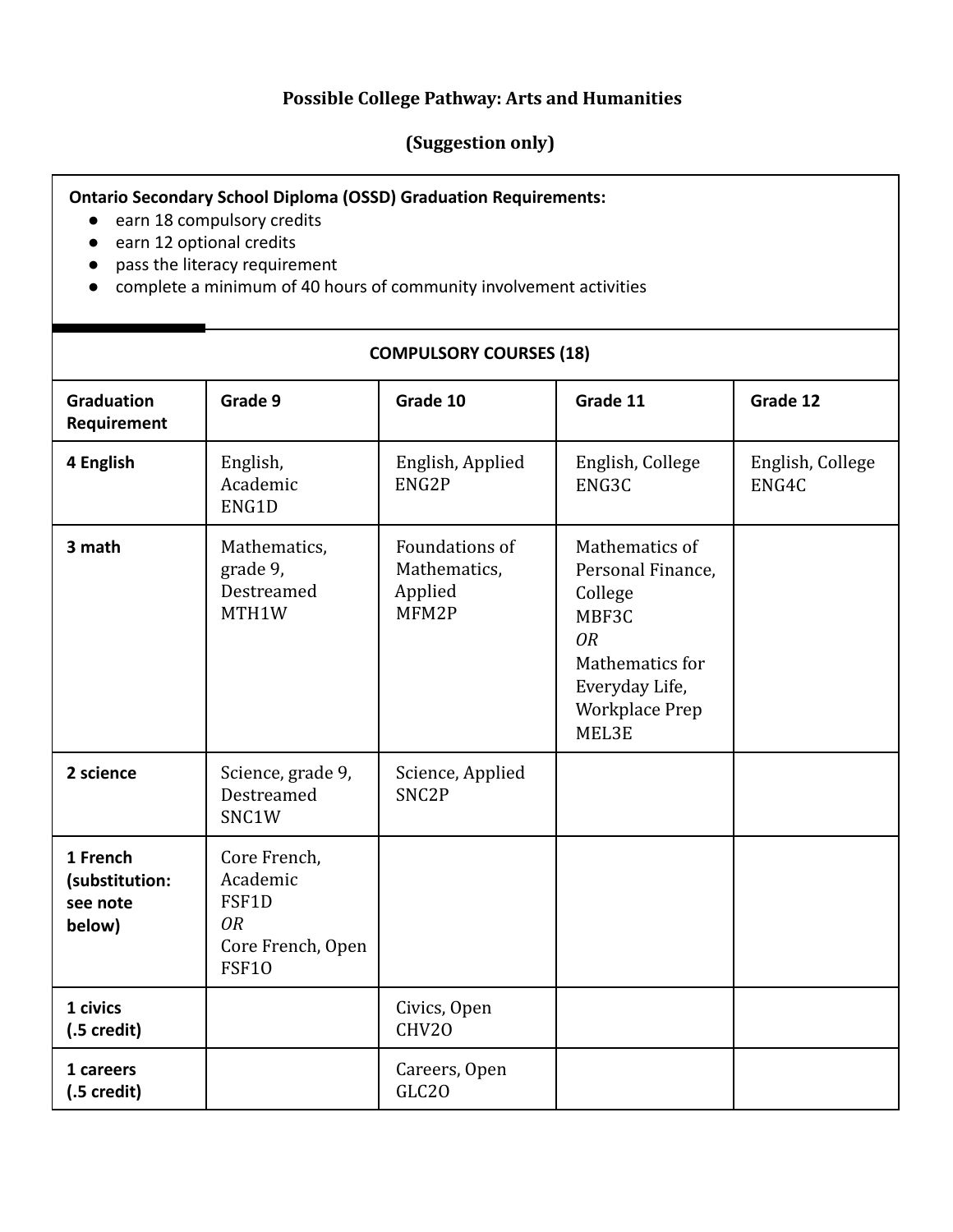| 1 Canadian<br>history                                                                                                                                                                                                                                                                                                                                                                |                                           | Canadian History<br>in the Twentieth<br>Century, Applied<br>CHC2P<br><b>OR</b><br>First Nations,<br>Métis, and Inuit in<br>Canada, Open<br>NAC20 |                                      |  |
|--------------------------------------------------------------------------------------------------------------------------------------------------------------------------------------------------------------------------------------------------------------------------------------------------------------------------------------------------------------------------------------|-------------------------------------------|--------------------------------------------------------------------------------------------------------------------------------------------------|--------------------------------------|--|
| 1 physical and<br>health<br>education                                                                                                                                                                                                                                                                                                                                                |                                           |                                                                                                                                                  | Health for Life,<br>College<br>PPZ3C |  |
| 1 arts                                                                                                                                                                                                                                                                                                                                                                               |                                           | Visual Arts, Open<br>AVI20                                                                                                                       |                                      |  |
| 1 Canadian<br>geography                                                                                                                                                                                                                                                                                                                                                              | Geography of<br>Canada, Academic<br>CGC1D |                                                                                                                                                  |                                      |  |
| Group <sub>1</sub><br>1 additional<br>credit in:<br>English, or<br><b>Native</b><br>language, or<br><b>First Nations,</b><br>Metis, and Inuit<br>Studies, or<br>classical/an<br>international<br>language, or<br>social sciences<br>and the<br>humanities, or<br><b>Canadian and</b><br>world studies,<br>or guidance<br>and<br>career<br>education, or<br>co-operative<br>education |                                           | <b>Exploring Family</b><br>Studies, Open<br>HIF20                                                                                                |                                      |  |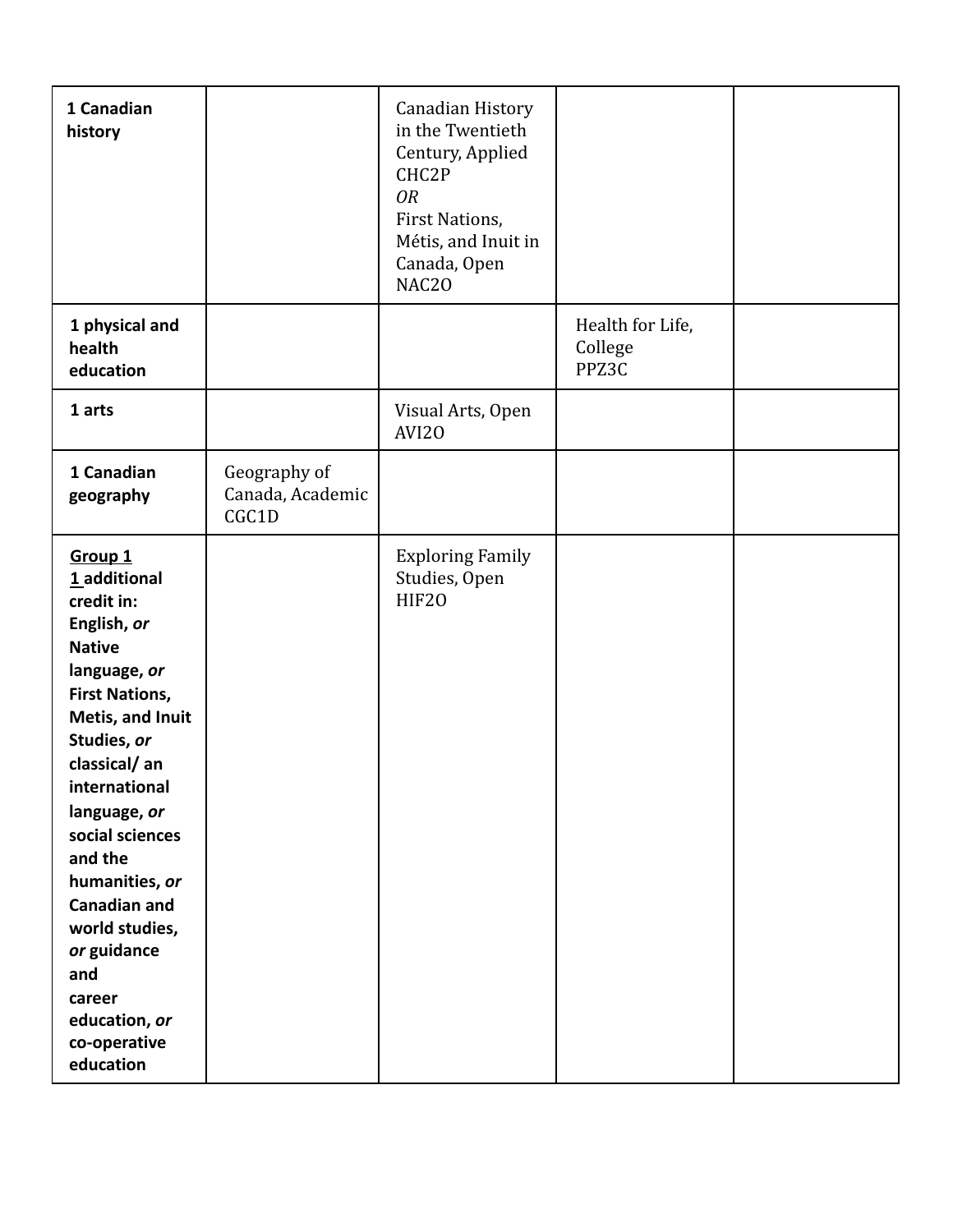| <b>Group 2</b><br>1 credit in:<br>an additional<br>health<br>and physical<br>education, or<br>the arts, or<br>business<br>studies, or<br>French as a<br>second<br>language, or<br>co-operative<br>education              | Media Arts, Open<br>ASM <sub>20</sub>                                                                                                                         |                                                                                                                                |                                                                                                                                                                         |                                                                                                                                                                     |
|--------------------------------------------------------------------------------------------------------------------------------------------------------------------------------------------------------------------------|---------------------------------------------------------------------------------------------------------------------------------------------------------------|--------------------------------------------------------------------------------------------------------------------------------|-------------------------------------------------------------------------------------------------------------------------------------------------------------------------|---------------------------------------------------------------------------------------------------------------------------------------------------------------------|
| Group <sub>3</sub><br>1 credit in:<br>technological<br>education, or<br>grade 11/12<br>science, or<br>computer<br>studies, or<br>French as a<br>second<br>language, or<br>co-operative<br>education                      |                                                                                                                                                               | Green<br>Industries,<br><b>Open</b><br>THJ20                                                                                   |                                                                                                                                                                         |                                                                                                                                                                     |
| <b>OPTIONAL COURSES (12)</b>                                                                                                                                                                                             |                                                                                                                                                               |                                                                                                                                |                                                                                                                                                                         |                                                                                                                                                                     |
| 12 optional<br>credits<br>These are just<br>suggestions,<br>you can take<br>other courses<br>that are not<br>listed for your<br>optional credits<br>as long as they<br>are not<br>included as a<br>compulsory<br>course. | Learning<br>Strategies, Open<br>GLS10<br>Introduction to<br>Information<br>Technology in<br>Business, Open<br><b>BTT20</b><br>Music, Vocals,<br>Open<br>AMV10 | Communication<br>Technology, Open<br><b>TGJ20</b><br>Music, Vocals,<br><b>Open</b><br>AMV20<br>Music, Guitar,<br>Open<br>AMG20 | Media Arts, Open<br>ASM30<br>Understanding<br>Fashion, Open<br>HNC3C<br>Raising Healthy<br>Children, Open<br><b>HPC30</b><br>Understanding<br>Canadian Law,<br>College/ | Writer's Craft,<br>College<br>EWC4C<br>World History<br>since the 15 <sup>th</sup><br>Century,<br>College<br>CHY4C<br>Personal Life<br>Management,<br>Open<br>HIP40 |